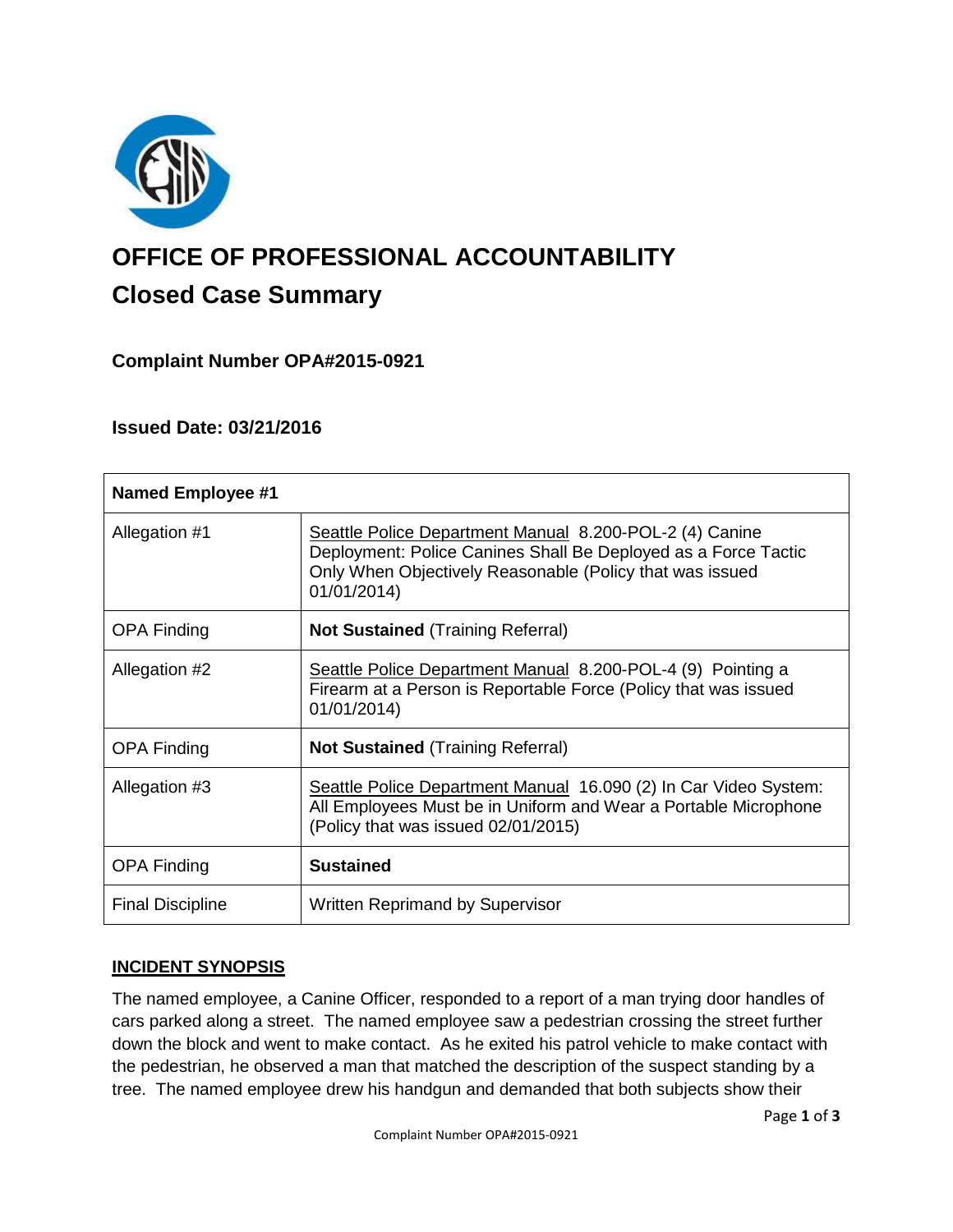hands. The pedestrian complied, but the suspect did not. The named employee pointed his handgun in the direction of the suspect. The suspect then fled and the named employee continued pointing his handgun in the direction the suspect was moving, which crossed past the pedestrian. The named employee told the suspect to stop and warned him that he would release his police dog. The patrol vehicle door was opened remotely for the police dog. The police dog ran past the pedestrian and after the suspect. As the police dog was deploying, the named employee lost sight of the suspect. The police dog almost immediately located the suspect crouched down and hiding in some buses. The named employee reported that he could not see the suspect's hands or verify that he was not armed. The named employee ordered the suspect to show his hands. As he was doing so, his police dog began to approach the suspect. The named employee gave his police dog the commands to stop and sit just as the police dog was making contact with the suspect. The police dog bit the suspect and pulled him from his concealed position. The named employee directed both the pedestrian and the suspect over to his patrol vehicle and awaited the arrival of additional patrol units. The suspect was treated at the scene for minor injuries from the police dog bite.

#### **COMPLAINT**

The complainant, the Force Review Board, alleged that the named employee may have violated SPD policy during this incident as he was conducting a general search for the suspect and his police dog should have been on a leash as the suspect did not present the level of harm necessary to require canine deployment. It is further alleged that the named employee may have violated SPD policy when he pointed his handgun at a nearby witness.

## **INVESTIGATION**

The OPA investigation included the following actions:

- 1. Review of the complaint email
- 2. Interview of the complainant
- 3. Search for and review of all relevant records and other evidence
- 4. Interview of SPD employees

## **ANALYSIS AND CONCLUSION**

The OPA investigation focused on the named employee's deployment of his assigned Police Canine. The named employee was directed by his Sergeant to complete a Use of Force statement. Subsequently the Force Review Board referred the allegations to OPA. The investigation by the first line supervisor identified the named employee's failure to be in possession of and deploy the In-Car Video (ICV) portable microphone as required. In his OPA statement, the named employee said that he left home without it and did not realize that he had done so, until after he made the hour drive into the city. He did not do a system check of his ICV system. He did not report not having a microphone to a supervisor until after the incident. The incident occurred near the end of his shift.